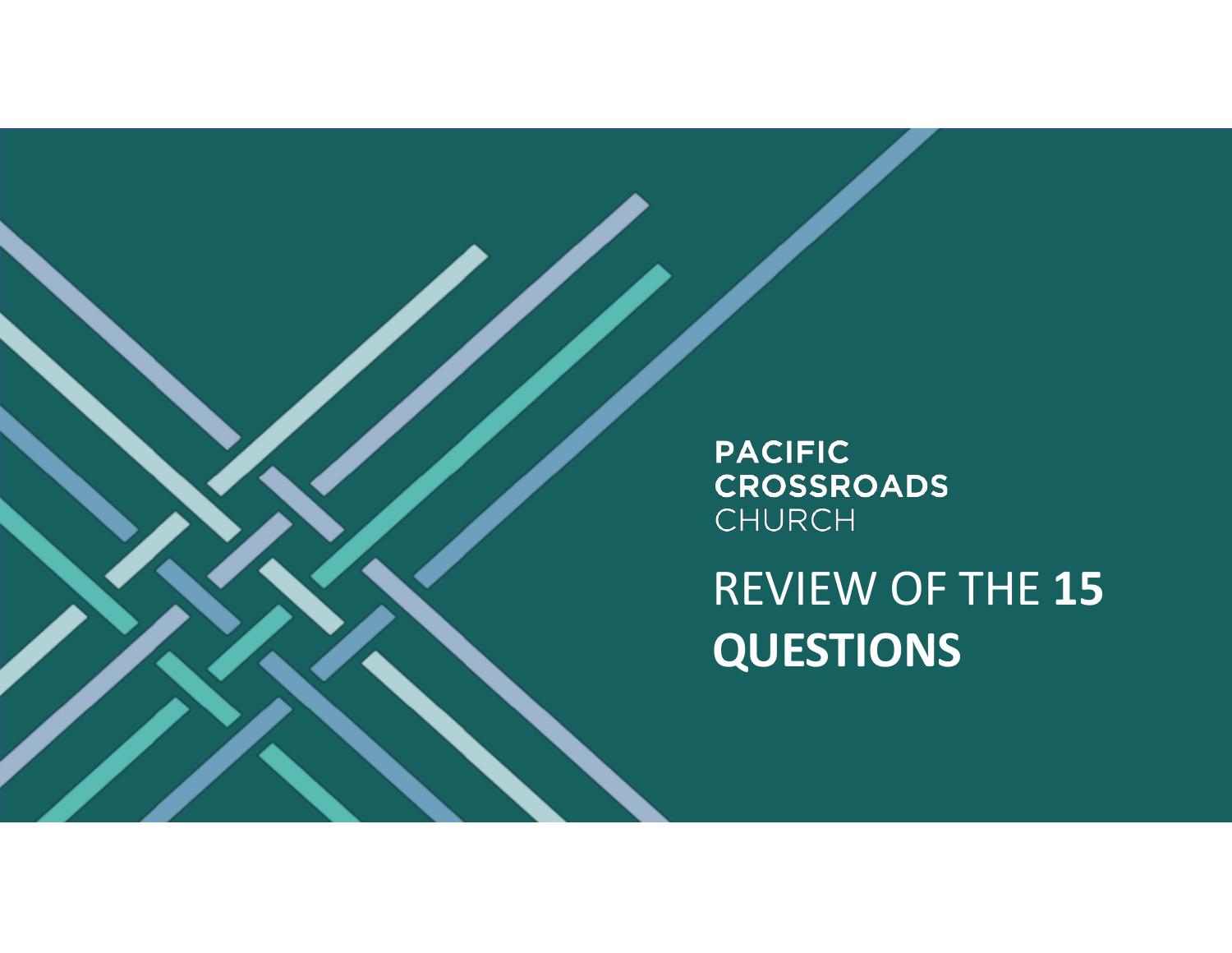# Questions about Judicial Process (1)

- 1. Were you surprised by the severity of the punishment declared by the presbytery? Yes, the Session tried to evaluate the possible levels of censure ahead of time and did not consider this level the most likely.
- 2. Were you given any advice/opinions by those in the presbytery prior to the judgement, that led you to believe they would NOT issue this severe a sentence? No, the Session had no consultation from the Judicial Commission or Shepherding Committee regarding severity of censure.
- 3. Are you in agreement with the sentence? The Session's disagreement is with the level of censure (deposition) and the process behind the investigation.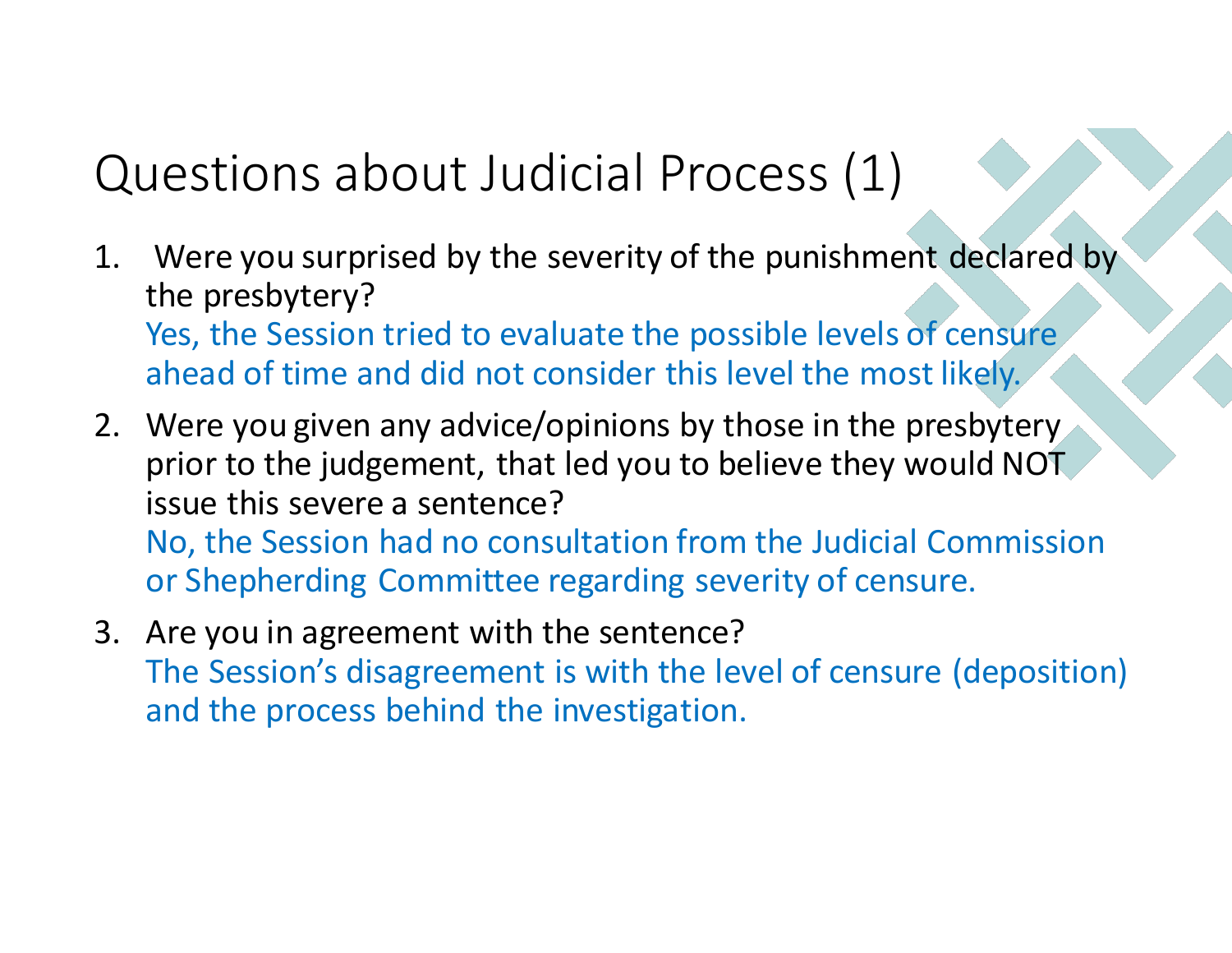## Questions about Judicial Process (2)

- 4. Can you tell us with certainty whether or not there was anything confessed by Rankin, in his four page letter, that was not previously<br>known by you, and dealt with before you restored Rankin as pastor in early January? The examples in Rankin's Statement of Fact were known by the Session. However, we don't believe the Session had correctly or effectively handled most of the issues.
- 5. Is there any way to know IF the presbytery was presented any information/complaints that you were not aware of (in early January?) OR are you sure there has been NO NEW INFORMATION<br>presented to them? No, we don't know what all was presented to the Judicial Commission. It is likely there were examples that were not known collectively to the Session.
- 6. Were there any occurrence's or complaints against Rankin's behavior that occurred in 2018 or 2019? The Statement of Fact contained complaint prior to 2018. We do believe there were similar issues in more recent times.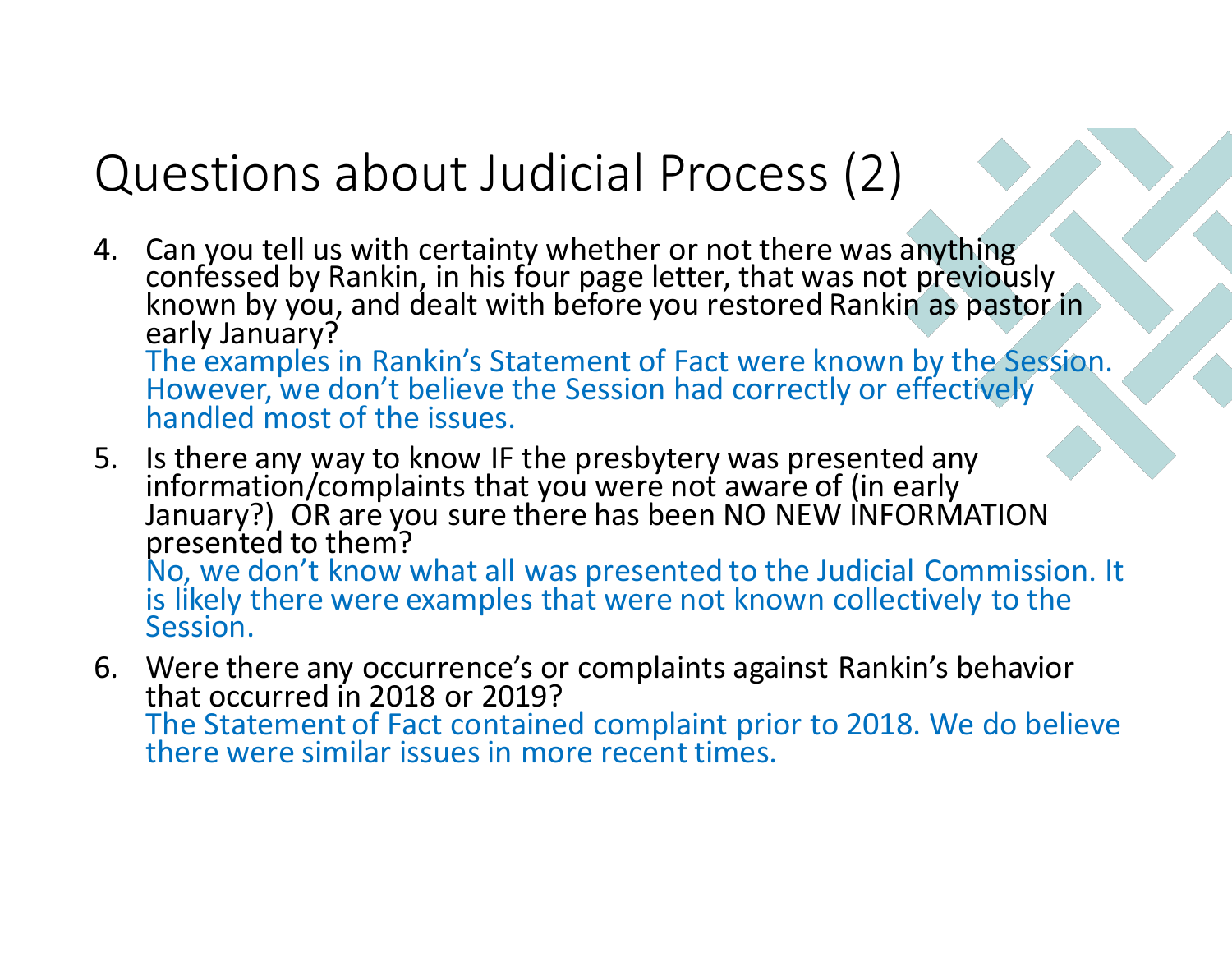## Questions about Appeal Process (1)

- 1. Are you going to appeal either or both decisions? IF so, when will that be filed? The Session provided a Complaint (formal process per BCO) against the process and level of censure.
- 2. What is the general basis of the appeal? All complaints had the general themes:
	- 1. The initial investigation was inadequate and not handled in a way that ensured justice to all parties involved.
	- 2. The presbytery meeting where the censure was determined was improperly ordered, leading to a biased decision-making process that was not consistent with the BCO.
	- 3. The level of censure applied was not consistent with the sins confessed to and was lacking in grace for a repentant sinner.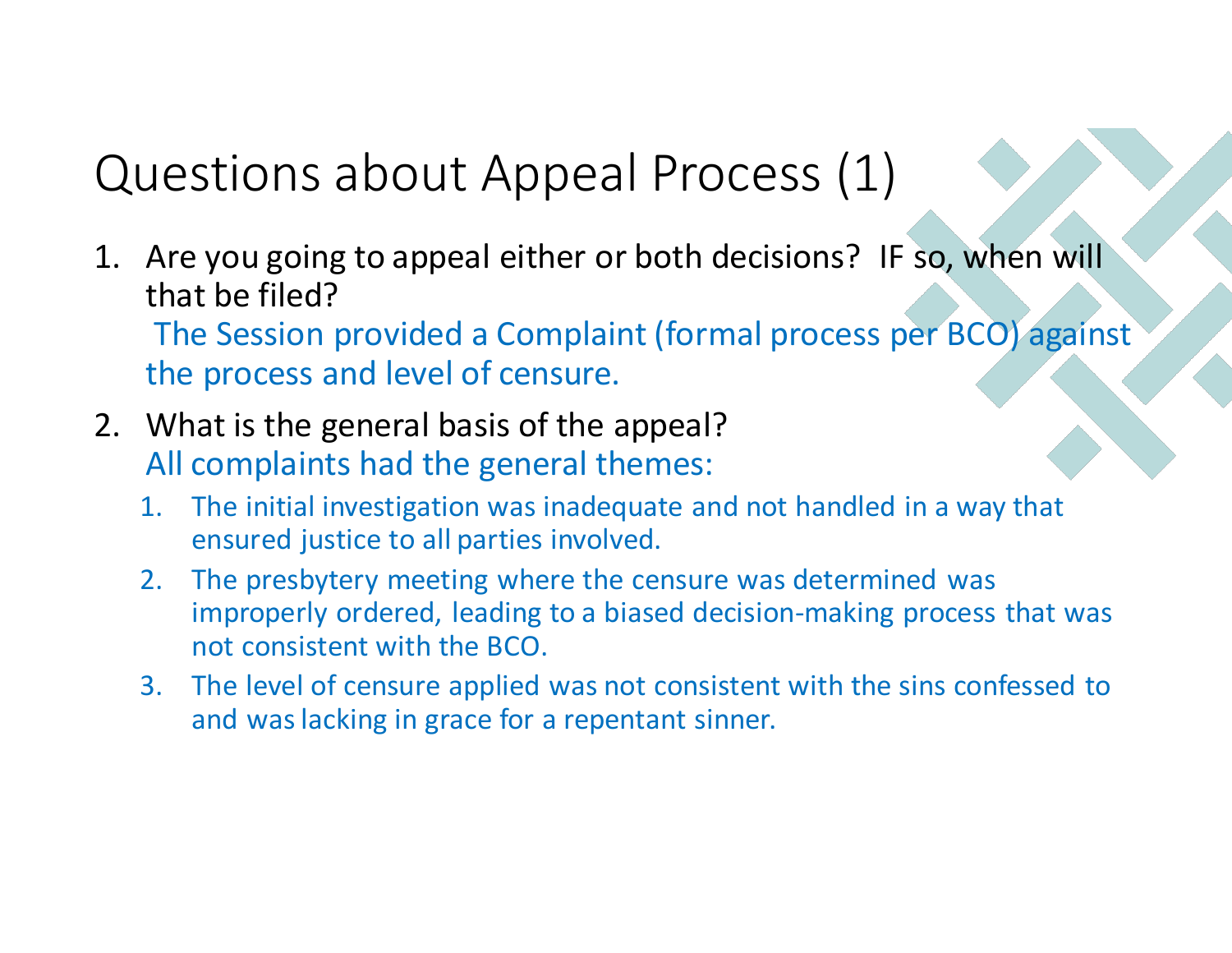## Questions about Appeal Process (2)

- 3. Is it true you must first appeal to this Presbytery and if so, how long do they have to respond?
- 4. If the Presbytery denies our appeal (which some of you have said is likely), what are the next steps and how long does that process take? The Complaints started at Pacific Presbytery. They were denied there and then we forwarded complaint to PCA General Assembly

Standing Judicial Commission (SJC).

5. Why would you believe that PCC can "win" this appeal at either the Presbytery or national level, and have the decisions overturned? OR what does the national appeal court have at their discretion to reverse this? The recent SJC ruling provides the final ruling on the issue and defines the censure as Definite Suspension of 17 months.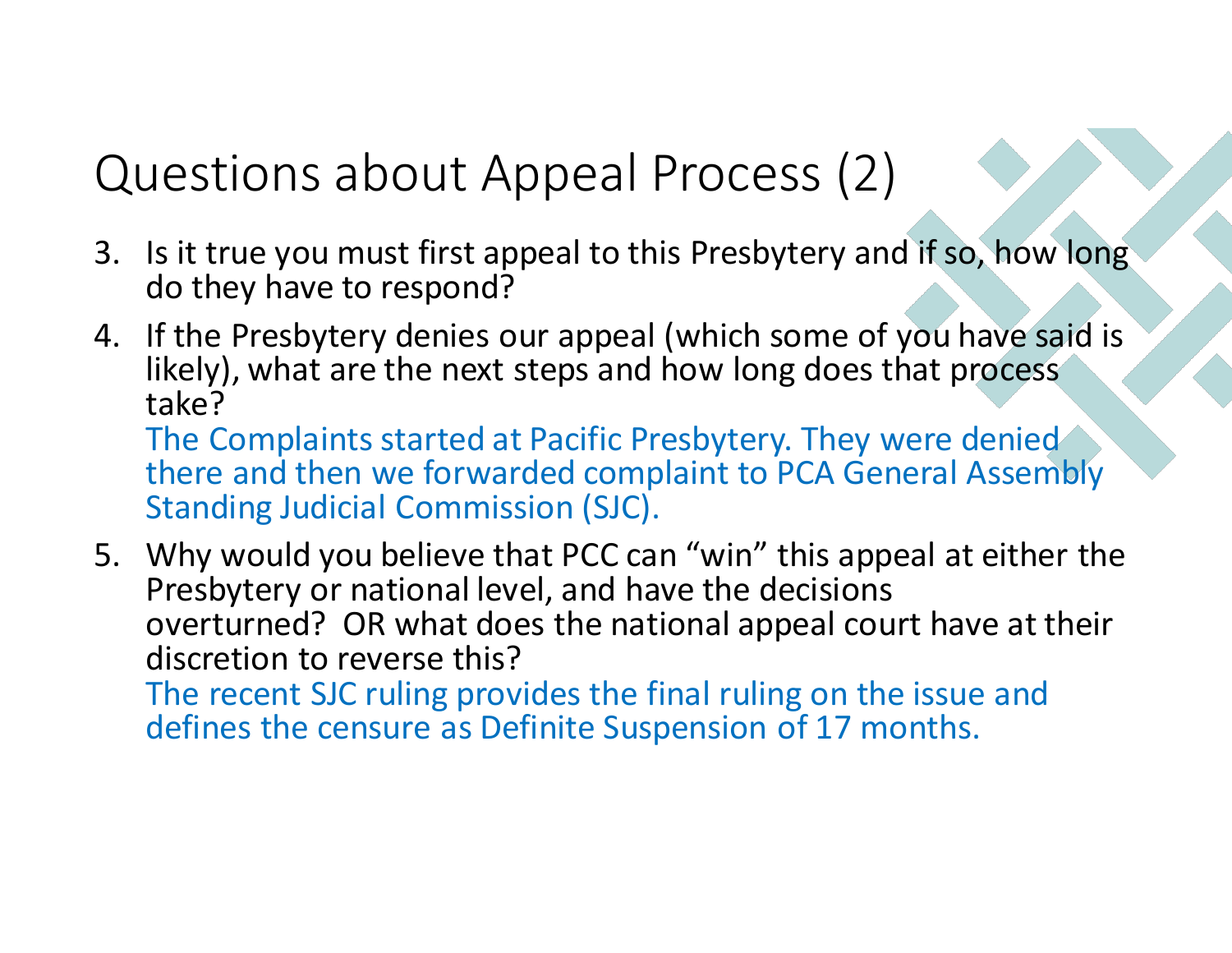# Questions about Appeal Process (3)

- 6. Are the decisions of the national appeal court final, or can the presbytery then file an appeal on that?
- 7. IF the Presbytery can then appeal the overturned decision, how long would their appeal take? The SJC's modification of the censure is the final ruling in this case. Pastor Wilbourne has withdrawn from the Pacific Presbytery.